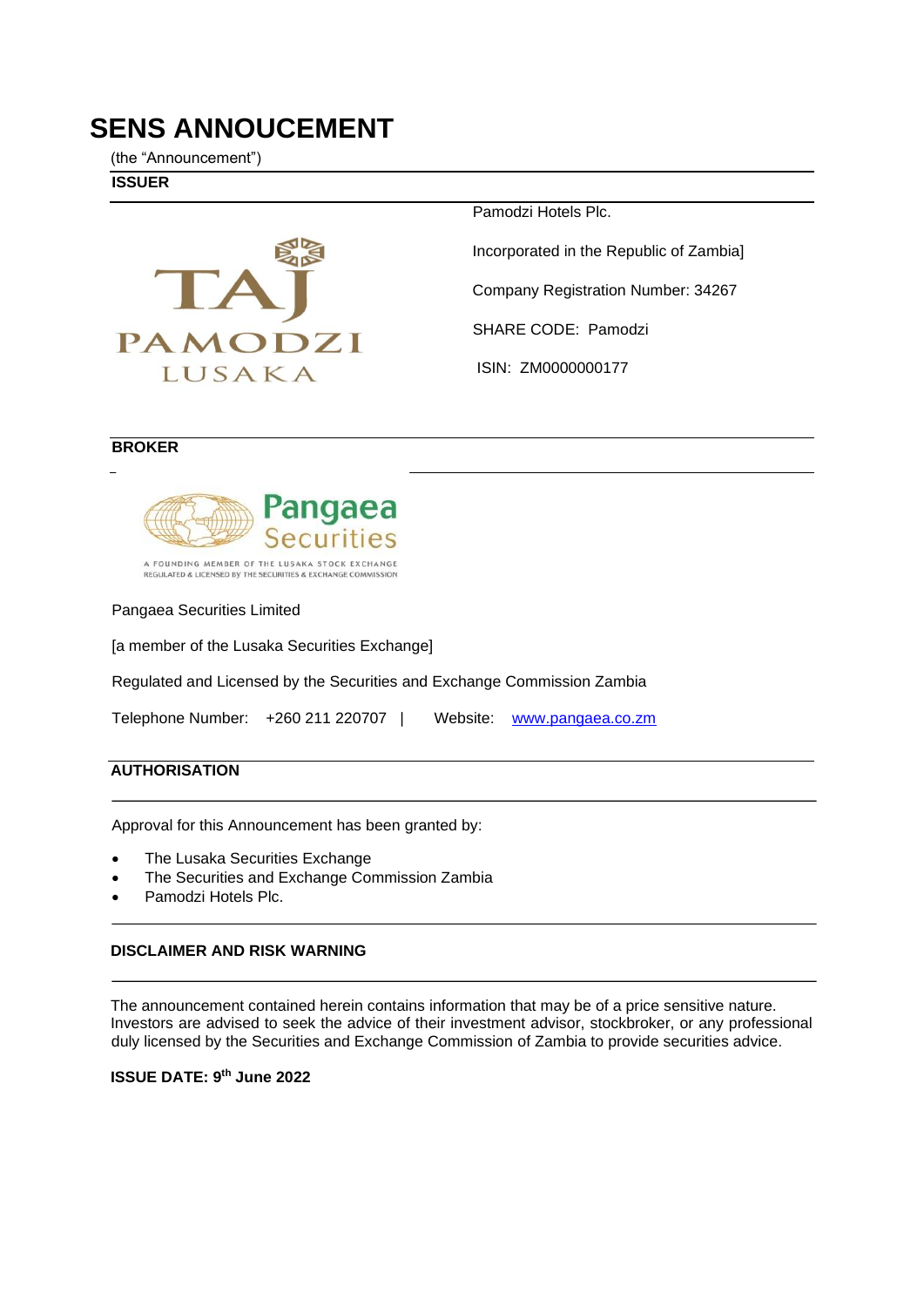

**PAMODZI HOTELS PLC** (Incorporated in the Republic of Zambia) Company Registration No: 34267 Share Code: Pamodzi ISIN: ZM0000000177 ("Pamodzi" or "the Company")

## **NOTICE OF ANNUAL GENERAL MEETING**

**NOTICE IS HEREBY GIVEN THAT** the 27<sup>th</sup> Annual General Meeting of Pamodzi Hotels Plc will be held on 29 June 2022 at 11.00 hours to transact the following business:

#### **1) Adoption of Agenda**

To adopt or vary this proposed Agenda.

#### **2) Minutes**

To approve minutes of the 26<sup>th</sup> Annual General Meeting held on 29 September 2021 and consider any matters arising.

#### **3) Financial Statements**

a) To receive the report of the Directors and audited accounts for the year ended 31 March 2022; and

b) To adopt the report of the Directors and audited accounts for the year ended 31 March 2022.

#### **4) Election of Directors**

To re-elect Directors who are due to retire and are eligible for reappointment.

#### **5) Appointment of Auditors**

To consider the re-appointment of Messrs D & G Management Consultants Chartered Accountants, as auditors of the Company, to hold office from the conclusion of this Annual General Meeting and to authorize the Directors to determine their remuneration.

#### **6) Other Business**

To transact any other business as may be transacted at an Annual General Meeting of Members.

The proceedings of the Meeting will be streamed live through the following link, and shareholders are required to register in advance.

> **Cont … 2…..**

Short URL Link: